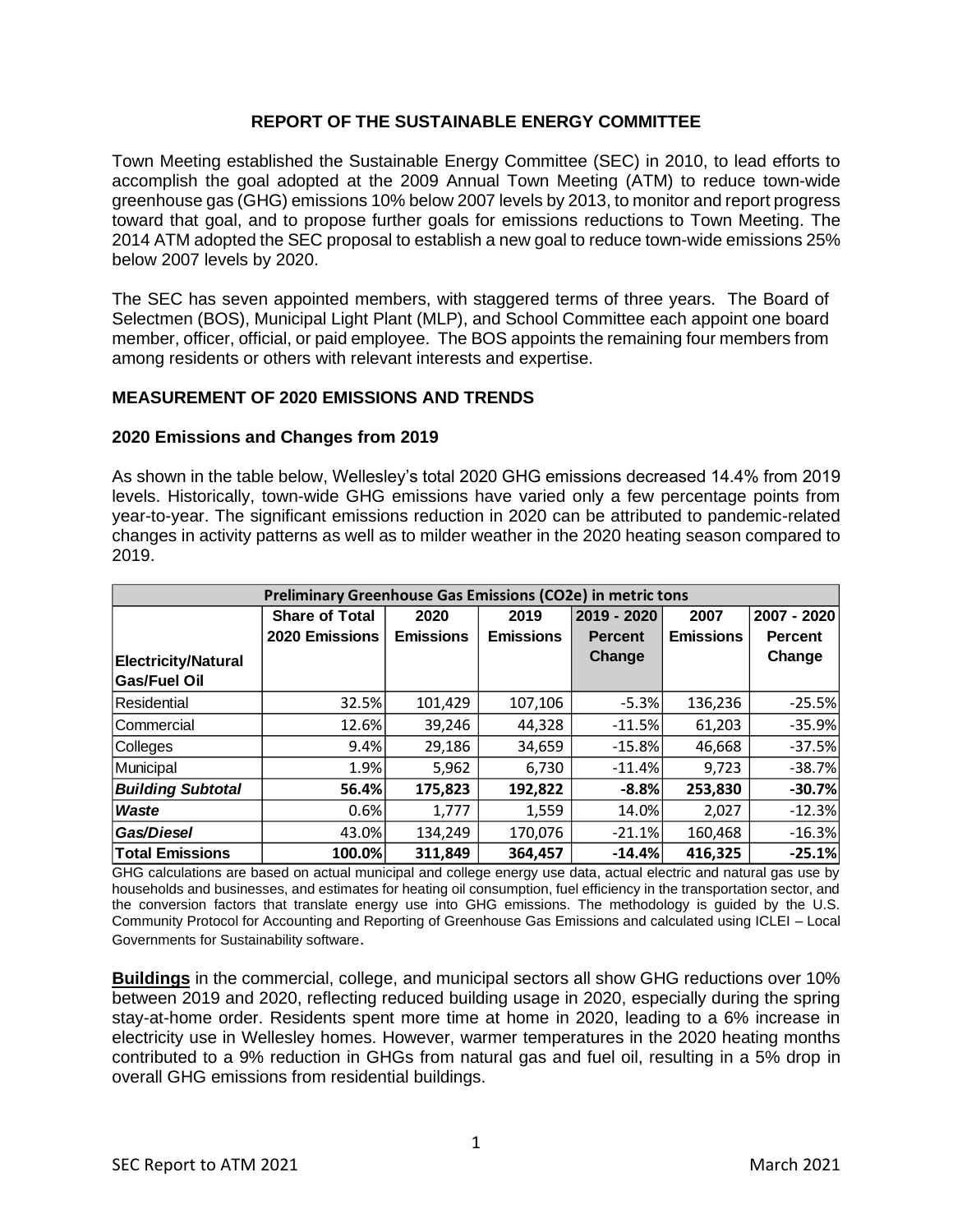**Transportation**-related emissions between 2019 and 2020 dropped 21%. Typically, Wellesley traffic counts averaged over past years are used to calculate GHG emissions from gasoline and diesel used in on-road vehicles. Given the lack of 2020 traffic data, this method was insufficient to capture dramatic, pandemic-related changes in the town's 2020 traffic patterns. Therefore, statewide 2020 data showing average reductions in vehicle miles traveled (see [Figure 1\)](#page-1-0), were used to conservatively estimate the pandemic's effect on vehicle miles traveled in Wellesley in 2020.



<span id="page-1-0"></span>*Figure 1. Statewide Total Weekday Daily Vehicle Miles Traveled (all vehicle types, averaged by week)<sup>1</sup>*

**Waste** sector emissions increased 14% in 2020, mirroring a similar increase in the tonnage of solid waste accepted at Wellesley's Recycling and Disposal Facility (RDF), with materials discarded by the residential and commercial sectors rising by 12% and 26%, respectively. The increase in residential waste reflects more people eating, working, and generating waste at home during the pandemic. Although commercial waste increased by 26% compared to 2019, waste is a small sector of our town's emissions and tends to fluctuate with the economy, building demolition waste, and fees for waste disposal in Wellesley and the surrounding area. Emissions from municipal waste dropped by 30% from 2019 levels as municipal building occupancy was lower in 2020.

# **Overall 2007-2020 Emissions Trends**

As of 2019, Wellesley had reduced its overall GHG emissions by 12% compared to 2007 but was not on track to meet its goal of reducing emissions 25% below 2007 levels by 2020. This shortfall resulted primarily from the large and growing impact of the transportation sector. However, significantly lower energy consumption in buildings and transportation in 2020 led to a 25% reduction in emissions below 2007 levels. This outcome is largely an artifact of the pandemic, but also reflects a warm 2020 heating season and long-term emission reductions in buildings and waste sectors. Long-term trends that have contributed to GHG emissions reductions since 2007 are outlined below.

<sup>1</sup> Massachusetts Executive Office of Energy and Environmental Affairs. December 2020. *Massachusetts 2050 Decarbonization Roadmap*. Page 36. https://www.mass.gov/doc/ma-2050-decarbonization-roadmap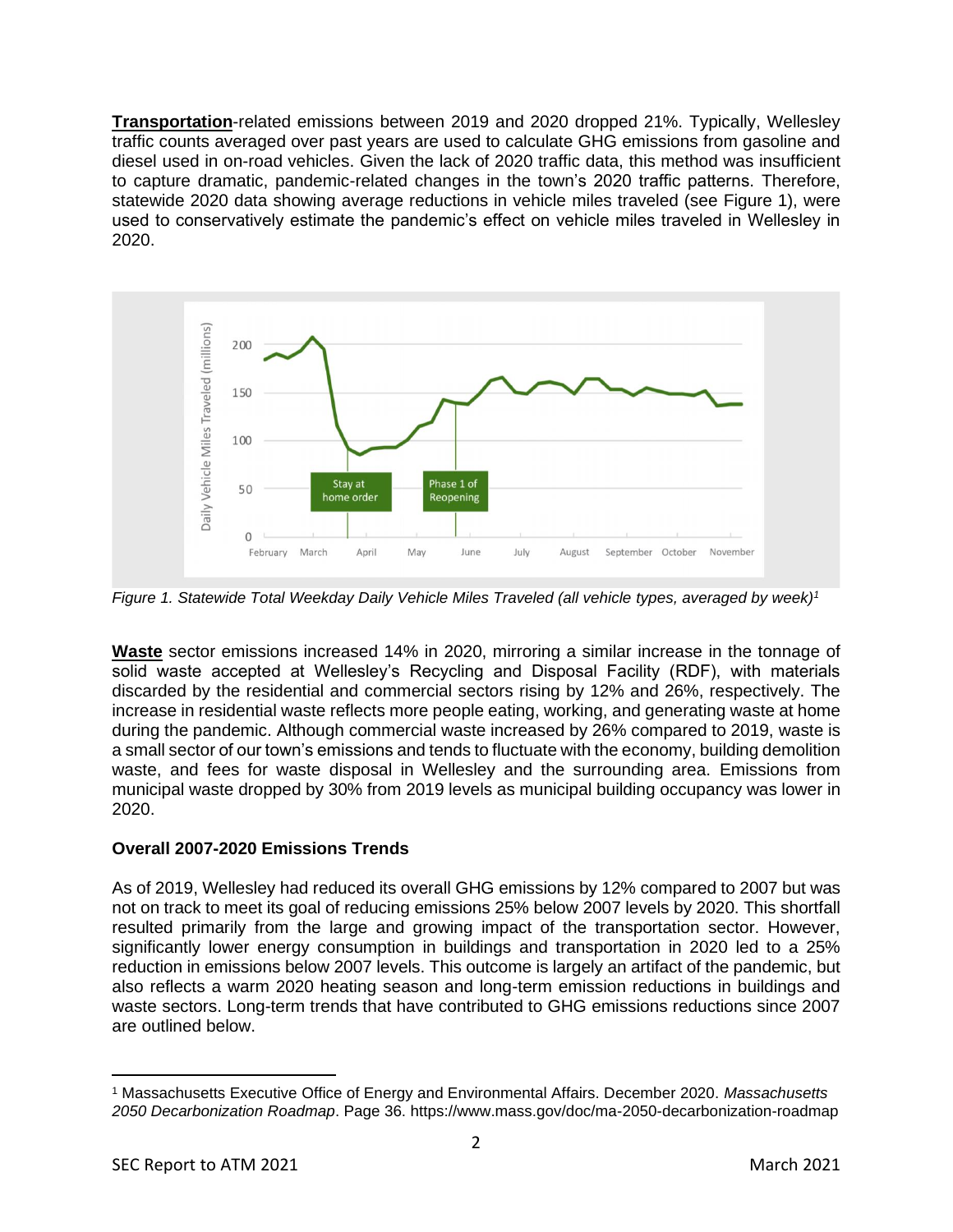- **Decarbonization of the electricity grid**: Over the last 13 years, energy powering the grid shifted from coal and oil to natural gas and included more clean energy sources, lowering the emissions per unit of electricity by 29%.
- **Transition from heating with fuel oil to natural gas**: Many homes, businesses and college buildings switched from heating with fuel oil to natural gas, which releases fewer GHG emissions per unit of energy. New, more efficient heating systems and building weatherization also helped to minimize increased natural gas consumption.
- **Electricity consumption**: Electricity use increased by only 0.5% despite a roughly 4% increase in the Wellesley population. New, more efficient electric heating and cooling systems, appliances, and lighting in Wellesley buildings helped to keep electricity consumption level.
- **Changes at Wellesley College:** Wellesley College decreased its natural gas use and emissions by sourcing electricity from Wellesley's Municipal Light Plant instead of generating it on-site.
- **Waste reduction:** Increased recycling, lightweighting of packaging materials, as well as food waste recovery and composting contributed to reductions in waste tonnages and resulting emissions.
- **Transportation:** Increased fuel efficiency in vehicles was not sufficient to offset the steadily increasing number of vehicle miles traveled between 2007 and 2019. Reduction in vehicle miles traveled during the pandemic significantly lowered the town's GHG emissions in 2020.

While post-pandemic emissions in Wellesley are expected to rise again in 2022 and beyond, some pandemic-related changes such as work-from-home may persist into the future and help Wellesley to retain some of the emission reductions seen in 2020. As described below, the SEC is recommending new, more ambitious GHG emission reduction goals to ATM 2021. A climate action planning process, currently underway, will develop a road map for achieving these goals.

Note that 2020 GHG inventory results are marked as preliminary since emissions factors for the electricity grid are updated annually with a one-year lag. GHG inventory results for 2019 have been updated with the recently released 2019 factor. The SEC will finalize the 2020 results in 2022 and publish them in the Report to ATM 2022.

# **COMMITTEE ACTIVITIES IN 2020 AND EARLY 2021**

In addition to tracking and analyzing GHG emissions, as described above, the SEC led and contributed to a number of initiatives, detailed below, aimed at reducing the Town's carbon footprint.

# **Climate Action Plan**

The SEC launched a climate action planning process. The Climate Action Plan (Plan or CAP) will serve as a comprehensive road map for achieving new GHG emissions goals the SEC is proposing to ATM 2021 (Article 24): reduce town-wide GHG emissions 50% below 2007 levels by 2030, 75% below 2007 levels by 2040 and to net-zero emissions by 2050. The Plan will also detail resilience, economic, equity, and other benefits of addressing climate change. In Fall 2020, the SEC worked with Town staff and board members to design a planning process, create public outreach materials, and prepare a request for proposals for a consultant to support data collection and analysis. The SEC will hire a consultant in mid-March. The consultant will work with sector-specific working groups to identify, prioritize, and time climate actions in energy,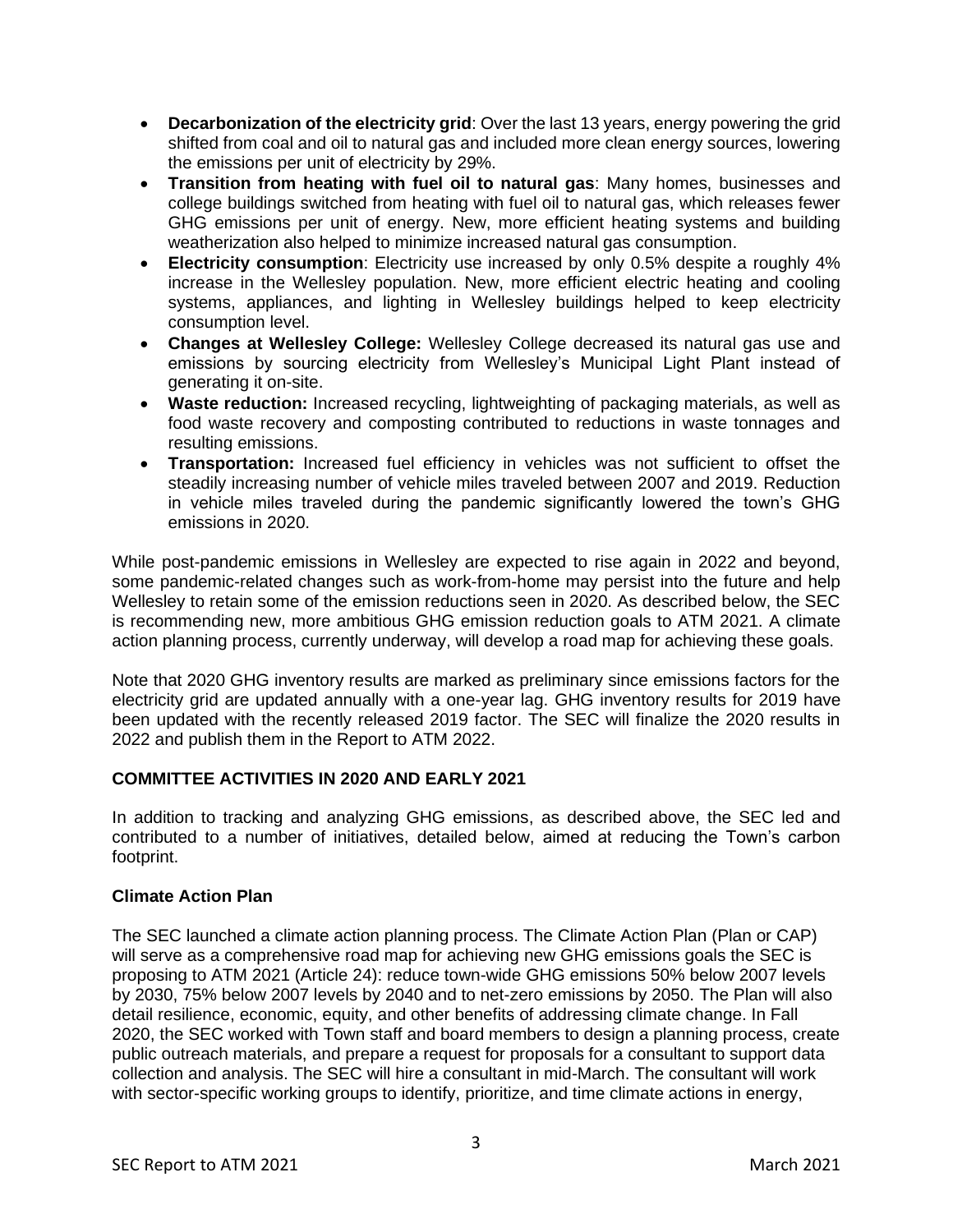building, mobility, waste, natural resource, and governance sectors. The SEC also commenced a CAP community engagement effort that will continue throughout the year and will include public forums, presentations to community groups, print and digital media, an interactive website, and opportunities for public feedback. The CAP will be a dynamic working document. The SEC will oversee annual evaluation and updating of the CAP going forward. The SEC will also work with Town departments and the community to coordinate CAP implementation.

## **Green Communities**

In Spring 2020, the SEC worked with the Facilities Management Department (FMD), Department of Public Works (DPW), MLP, and the Police Department to obtain a Green Communities grant of \$137,920 to fund the following projects:

- Interior LED retrofit in the High School auditorium and gymnasium;
- Exterior LED retrofit in municipal parking lots; and
- Two hybrid police cruisers.

As of February 2021, the High School LED retrofit is complete and the municipal parking lot and police cruiser projects are nearing completion.

# **Municipal Sustainable Building Guidelines**

Municipal Sustainable Building Guidelines (the Guidelines) outline a process and criteria by which the Town may design, construct, and operate municipal buildings in a cost-effective and sustainable way such that these projects minimize GHG emissions and other forms of environmental degradation, support the health, comfort and productivity of building occupants, and conserve resources. The Guidelines also encourage the construction and renovation of buildings that are resilient and adaptable to a changing environment and flexible such that they accommodate multiple uses. MSBG present a minimum level of requirements for the design and development of new buildings and roofs, major renovations, large additions, and private development on Town-owned land. The Guidelines are reflected in ongoing projects such as the new Hunnewell and Hardy Schools, the interior renovation of Town Hall, and the Morses Pond beach house.

The following seven boards committed to Municipal Sustainable Building Guidelines for building improvements and the construction of future town buildings: Select Board, Municipal Light Board, Board of Public Works, Natural Resources Commission (NRC), Recreation Commission, Wellesley Free Library Board of Trustees and School Committee.

# **Building Electrification and Sustainable Zoning**

The SEC and Sustainable Wellesley, the local grassroots environmental nonprofit organization, formed a working group to participate in the Rocky Mountain Institute's Building Electrification Accelerator Program. This group explored avenues to building electrification, including zoning bylaw amendments, that would promote sustainable building projects and reduce GHG emissions. A new working group with the Planning Department is exploring amendments to introduce sustainability into zoning bylaws. The first of these amendments are expected to come before Town Meeting in Fall 2021.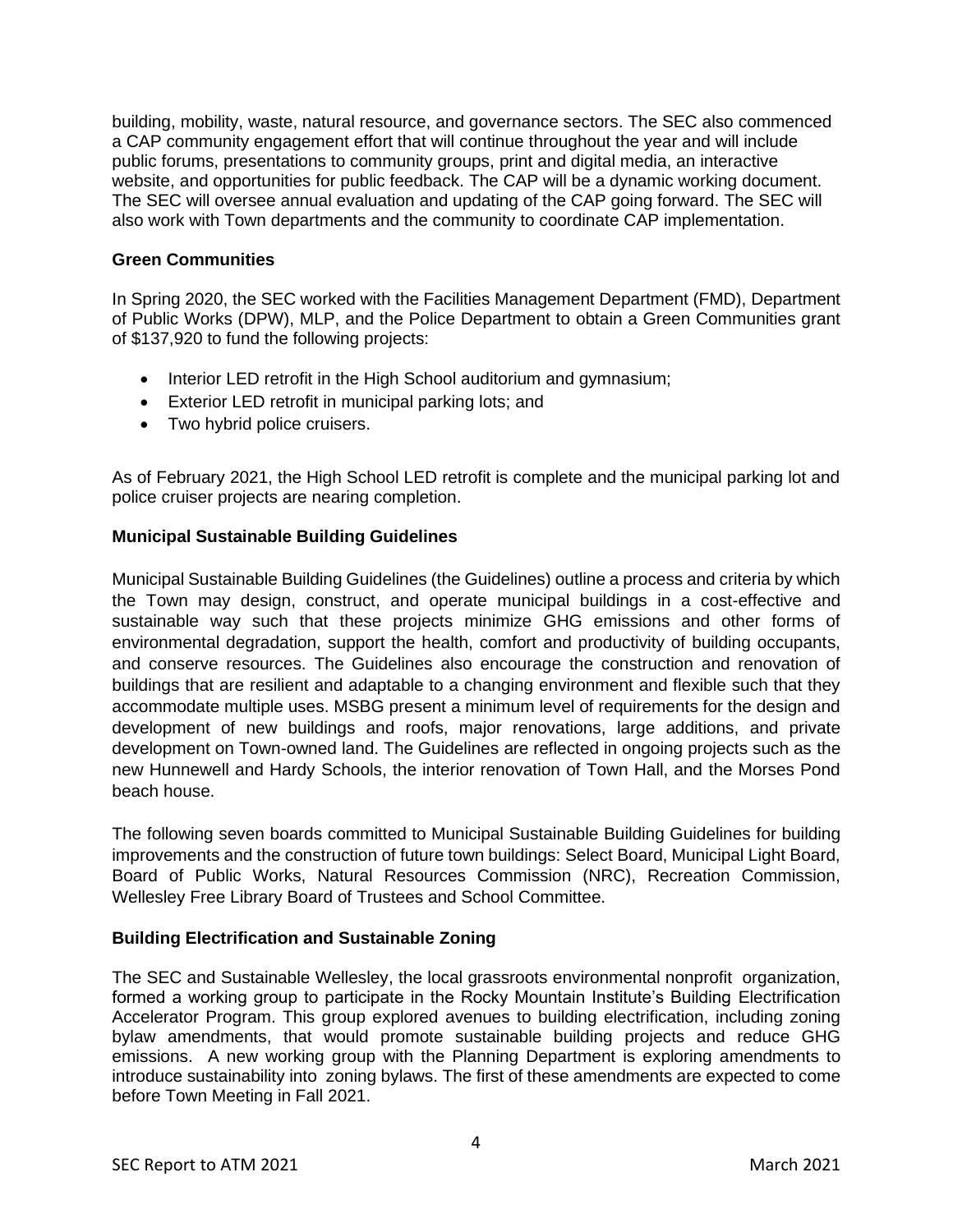# **Gas Leaks**

Members of the SEC continue to participate in the on-going Multi-Town Gas Leaks Initiative which brings together cities and towns in National Grid territory to work with the utility to accelerate progress on gas leaks. Gas leaks are made up of methane which is 86 times more potent as a greenhouse gas than carbon dioxide. At the end of 2019, National Grid reported 256 gas leaks in Wellesley. The climate action planning process will consider the impact of gas leaks on Wellesley's carbon footprint, public health, and ecosystems.

## **Working with the Municipal Light Plant**

The SEC contributes to the Municipal Light Plant's WECARE Program, Incentive Design Working Group and to the implementation of incentive programs such as the Clean Comfort air-source heat pump initiative, residential solar rebate project and electric vehicle off-peak charging program.

## **Town-wide Mobility Working Group**

The SEC participates in the Town-wide Mobility Working Group and is engaging members of this group in developing the mobility portion of the Climate Action Plan.

### **WasteWise Wellesley**

The SEC continues to lead WasteWise Wellesley and the 3R (Reduce, Reuse, Recycle) Working Group (DPW, SEC and NRC) to identify and capitalize on win-win opportunities associated with sustainable materials management. Programs such as cafeteria recycling, food rescue and food waste diversion, the Metrowest Food Recovery Program and The Repair Café were on hold through much of 2020 due to COVID-19.

### **Green Collaborative**

To connect over thirty environmentally interested groups across Town, the SEC facilitates "Wellesley's Green Collaborative," which hosts speakers and lively discussions on sustainability topics. The Green Collaborative held a sustainable buildings event in early 2020 and a zero-waste webinar in September 2020. Upcoming webinars in Spring 2021 will highlight air-source heat pumps and the Climate Action Plan.

### **Proposed Name and Staffing Changes**

ATM 2021 Article 24 proposes changing the Sustainable Energy Committee's name to the Climate Action Committee. The proposed name connects the Committee to the Climate Action Plan, and plan implementation.

The SEC Operating Budget Request seeks a 5 hour/week increase in the Director's position to support work on the Climate Action Plan.

### **Conclusion**

Wellesley must take more aggressive action to reduce greenhouse gas emissions and build resilience to climate change impacts. The Inter-governmental Panel on Climate Change